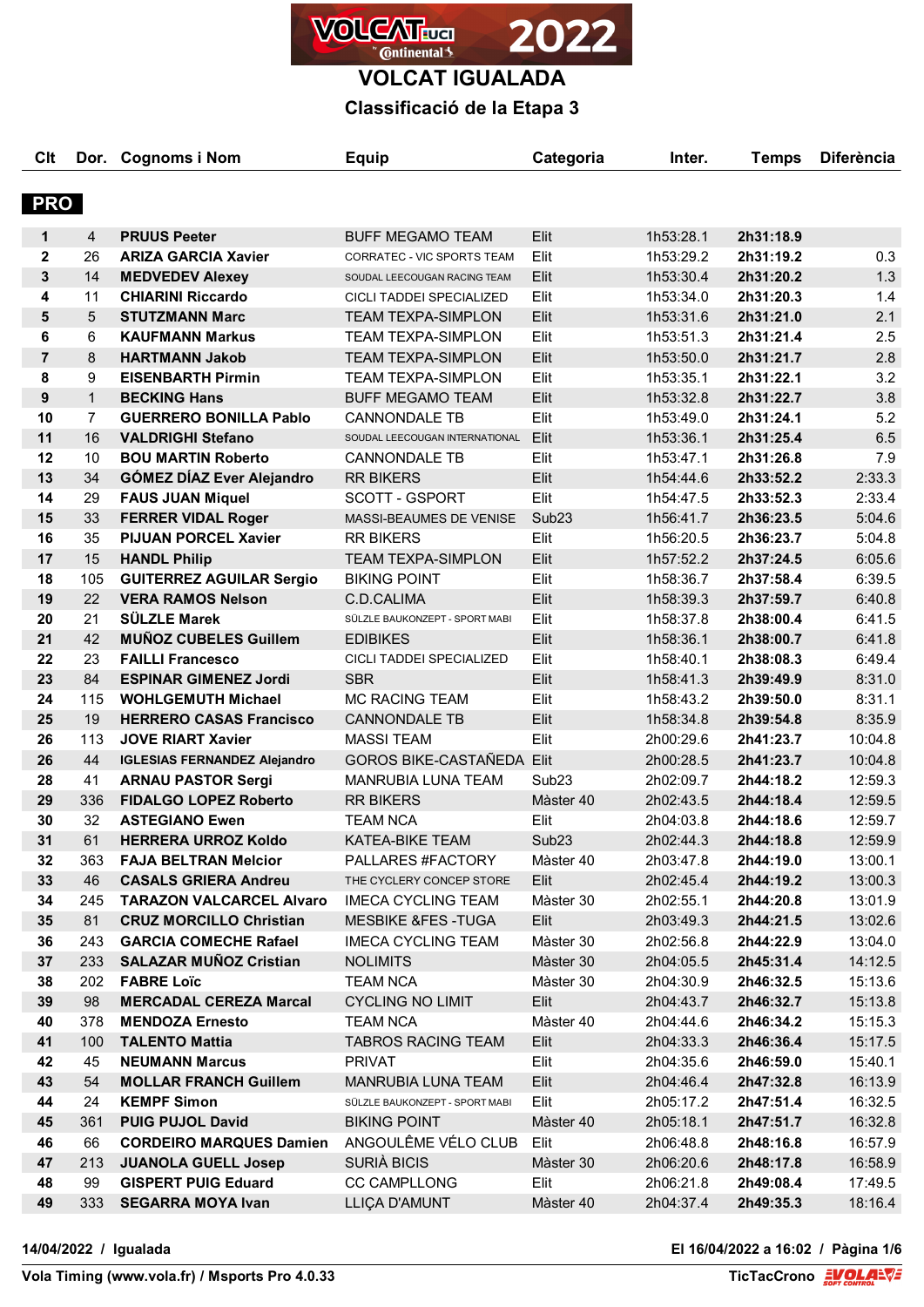

**VOLCAT IGUALADA Classificació de la Etapa 3**

| <b>Clt</b> | Dor. | <b>Cognoms i Nom</b>                                       | <b>Equip</b>                    | Categoria         | Inter.    | <b>Temps</b> | <b>Diferència</b> |
|------------|------|------------------------------------------------------------|---------------------------------|-------------------|-----------|--------------|-------------------|
| 50         | 58   | ARETXEDERRETA ONDARZA Lander BASATI                        |                                 | Elit              | 2h07:08.1 | 2h50:04.8    | 18:45.9           |
| 51         | 204  | <b>JIMENEZ TORRES Jose Angel</b>                           | <b>LUAL BIKE</b>                | Màster 30         | 2h07:06.6 | 2h50:05.6    | 18:46.7           |
| 52         | 177  | <b>SENECHAL Yannick</b>                                    | <b>TEAM NCA</b>                 | Màster 50         | 2h07:10.3 | 2h50:07.1    | 18:48.2           |
| 53         | 43   | <b>BILBAO PEREZ Igor</b>                                   | SEGUROS BILBAO MIRIBILLA        | Sub <sub>23</sub> | 2h07:09.3 | 2h50:20.9    | 19:02.0           |
| 54         | 366  | ORDEÑANA ECHEVARRIA Alexander BASAURI BIKES NORTHKAMP TEAM |                                 | Màster 40         | 2h06:23.7 | 2h51:04.7    | 19:45.8           |
| 55         | 352  | LARRAÑAGA LOPEZ Jonathan                                   | IORGI SERIGRAFIA-S.C.BALMASEDA  | Màster 40         | 2h09:28.6 | 2h51:29.6    | 20:10.7           |
| 56         | 367  | <b>MARTIN JURADO Jordi</b>                                 | FESBICI3.0-TUGA                 | Màster 40         | 2h09:27.5 | 2h51:30.7    | 20:11.8           |
| 57         | 86   | MISSÉ XANDRI Jan                                           | SPRINT CLUB ANDORRA             | Elit              | 2h09:30.2 | 2h51:31.9    | 20:13.0           |
| 58         | 31   | <b>MATEOS GARRIDO Unai</b>                                 | <b>GARRI BIKES</b>              | Elit              | 2h10:03.0 | 2h51:36.6    | 20:17.7           |
| 59         | 37   | <b>LATORRE GULIAS Julen</b>                                | ALDAPA CYCLE STORE              | Elit              | 2h07:05.7 | 2h51:36.8    | 20:17.9           |
| 60         | 108  | <b>ARGELAGUER MARTINEZ Roger</b>                           | CRONOTIME - MANRESANA1930       | Elit              | 2h09:59.7 | 2h51:37.5    | 20:18.6           |
| 61         | 107  | <b>JORDAN REINALDO Arnau</b>                               | CLUB CICLES CATALUNYA Sub23     |                   | 2h09:37.2 | 2h52:56.0    | 21:37.1           |
| 62         | 110  | <b>KNEPPERS Paul Hendrik</b>                               | <b>TEAM SMARTDRY</b>            | Elit              | 2h10:01.9 | 2h52:59.4    | 21:40.5           |
| 63         | 101  | <b>TALENTO Lorenzo</b>                                     | <b>TABROS RACING TEAM</b>       | Sub <sub>23</sub> | 2h10:01.0 | 2h53:25.7    | 22:06.8           |
| 64         | 96   | <b>HAUSSEGUY Loic</b>                                      | <b>STADE MONTOIS</b>            | Elit              | 2h10:06.0 | 2h53:33.4    | 22:14.5           |
| 65         | 30   | <b>WANTELLET Thibaut</b>                                   | <b>MONTAUBAN CYCLISME 82</b>    | Elit              | 2h10:42.6 | 2h53:36.2    | 22:17.3           |
| 66         | 210  | <b>YANNICK Leonard</b>                                     | <b>BIKE FOR FUN TEAM</b>        | Màster 30         | 2h10:21.4 | 2h53:46.9    | 22:28.0           |
| 67         | 78   | <b>VALLES CARVAJAL Raul</b>                                | <b>MESBIKE &amp;FES-TUGA</b>    | Elit              | 2h10:15.6 | 2h54:19.2    | 23:00.3           |
| 68         | 87   | <b>MASA NOVO Alberto</b>                                   | <b>SEGUROS BILBAO MIRIBILLA</b> | Sub <sub>23</sub> | 2h11:35.6 | 2h54:30.9    | 23:12.0           |
| 69         | 88   | <b>ARRIETA UGALDE Ugaitz</b>                               | <b>SEGUROS BILBAO MIRIBILLA</b> | Sub <sub>23</sub> | 2h11:38.5 | 2h54:31.0    | 23:12.1           |
| 70         | 173  | <b>SOARES Alberto Jesus Carlos</b>                         | SAERTEX PORTUGAL EDAETECH       | Màster 50         | 2h12:47.1 | 2h56:03.9    | 24:45.0           |
| 71         | 239  | <b>ROBLES PENA Joel</b>                                    | LIARTE-OSCABIKE TEAM            | Màster 30         | 2h12:43.6 | 2h56:10.6    | 24:51.7           |
| 72         | 360  | <b>POLETTI Lionel</b>                                      | <b>MB RACE</b>                  | Màster 40         | 2h12:44.9 | 2h56:10.8    | 24:51.9           |
| 73         | 92   | <b>OLAIZOLA ARBELAITZ Ugaitz</b>                           | LAGUNTASUNA                     | Elit              | 2h12:42.3 | 2h56:44.6    | 25:25.7           |
| 74         | 250  | FERNANDEZ RODRIGUEZ Pablo CASTROPOL DEPORTE                |                                 | Màster 30         | 2h14:00.2 | 2h57:04.2    | 25:45.3           |
| 75         | 225  | MARTINEZ DE GUEREÑU POLO Iker KAS                          |                                 | Màster 30         | 2h13:59.2 | 2h57:05.3    | 25:46.4           |
| 76         | 347  | <b>CORELLA MARTIN Ivan</b>                                 | <b>VULCO CYCLON AUTOGOYA</b>    | Màster 40         | 2h13:27.9 | 2h57:07.2    | 25:48.3           |
| 77         | 56   | <b>LARRIETA MEABE Arkaitz</b>                              | KOBACYCLING TEAM                | Sub <sub>23</sub> | 2h13:55.1 | 2h57:07.5    | 25:48.6           |
| 78         | 266  | <b>HUERTAS JUDERIAS Fabian</b>                             | <b>CLUB ESPORTIU VINCLES</b>    | Màster 30         | 2h13:58.1 | 2h57:07.9    | 25:49.0           |
| 79         | 70   | <b>OCERINJAUREGUI VICANDI Adei</b>                         | KOBACYCLING TEAM                | Elit              | 2h12:34.2 | 2h57:27.8    | 26:08.9           |
| 80         | 68   | <b>DE DIOS CRESPO Aitor</b>                                | <b>MESBIKE &amp;FES-TUGA</b>    | Elit              | 2h12:48.5 | 2h58:13.4    | 26:54.5           |
| 81         | 316  | <b>VILLANUEVA AYLLON Eduardo</b>                           | NUBETEAM                        | Màster 40         | 2h13:56.8 | 2h58:16.9    | 26:58.0           |
| 82         | 67   | <b>REQUENI GUILLEM Javier</b>                              | <b>PSYCLING FACTORY TEAM</b>    | Elit              | 2h15:21.5 | 2h59:31.2    | 28:12.3           |
| 83         | 83   | <b>MUXI TATJE Oriol</b>                                    | <b>MESBIKE &amp;FES-TUGA</b>    | Elit              | 2h13:24.5 | 2h59:32.6    | 28:13.7           |
| 84         | 104  | <b>HERNANDEZ ESPINOSA Ferran</b>                           | PROKITCHENS ADDICT BIKES TEAM   | Sub <sub>23</sub> | 2h14:03.1 | 2h59:36.6    | 28:17.7           |
| 85         | 36   | <b>SCHERMANN Peter</b>                                     | EMBRACE THE WORLD CYCLING       | Elit              | 2h14:12.4 | 2h59:42.7    | 28:23.8           |
| 86         | 351  | <b>PROUST Jerome</b>                                       | AC <sub>2</sub> R               | Màster 40         | 2h14:05.7 | 2h59:43.1    | 28:24.2           |
| 87         | 73   | <b>AJENJO MUÑOZ Carlos</b>                                 | EKUON BRD RACING TEAM           | Sub <sub>23</sub> | 2h16:36.1 | 2h59:46.8    | 28:27.9           |
| 88         | 234  | <b>AGUILAR POZO Francisco Javier</b>                       | EKUON BRD RACING TEAM           | Màster 30         | 2h16:36.9 | 2h59:53.3    | 28:34.4           |
| 89         | 106  | <b>PUNZANO Matthieu</b>                                    | JURANÇON CYCLISME COMPÉTITION   | Elit              | 2h14:30.1 | 2h59:55.3    | 28:36.4           |
| 90         | 253  | <b>NOGUERA SORIANO Jose Francisco</b>                      | <b>IMECA CYCLING TEAM</b>       | Màster 30         | 2h15:19.7 | 2h59:55.6    | 28:36.7           |
| 91         | 339  | <b>LIAÑO FLOR David</b>                                    | <b>GOROS BIKE- SALCEDO</b>      | Màster 40         | 2h15:22.7 | 3h00:19.0    | 29:00.1           |
| 92         | 304  | <b>GONZALEZ ROSA Alexander</b>                             | <b>GARRIBIKES</b>               | Màster 40         | 2h16:40.0 | 3h00:19.4    | 29:00.5           |
| 93         | 305  | <b>MARTINEZ JARAY Ruben</b>                                | <b>BIKES MONCAYO</b>            | Màster 40         | 2h16:41.3 | 3h00:33.4    | 29:14.5           |
| 94         | 343  | <b>MIERA SIERRA Carlos</b>                                 | VALLE DE CASTAÑEDA C.C.         | Màster 40         | 2h16:42.8 | 3h00:43.0    | 29:24.1           |
| 95         | 25   | <b>INAUEN Benjamin</b>                                     | <b>GILI RACING</b>              | Elit              | 2h14:02.5 | 3h01:00.1    | 29:41.2           |
| 96         | 207  | <b>ITURBIDE MACHICOTE Iban</b>                             | KATEA-BIKE TEAM                 | Màster 30         | 2h16:37.7 | 3h01:05.3    | 29:46.4           |
| 97         | 405  | <b>LISBYGD Ann-Dorthe</b>                                  | <b>DMK</b>                      | F.Elit            | 2h17:31.2 | 3h02:21.7    | 31:02.8           |
| 98         | 93   | <b>TERRADE Valentin</b>                                    | E.V. BRETENOUX BIARS            | Elit              | 2h16:16.7 | 3h02:23.2    | 31:04.3           |
| 99         | 60   | <b>PARKER Willis James</b>                                 |                                 | Elit              | 2h17:03.5 | 3h02:48.6    | 31:29.7           |
| 100        | 358  | <b>CAMARA MARTINEZ Javier</b>                              | <b>METALPLAS</b>                | Màster 40         | 2h18:26.8 | 3h02:59.5    | 31:40.6           |
| 101        | 408  | <b>JANAS Bettina</b>                                       | TEAM SPORTOGRAF.COM F.Elit      |                   | 2h18:14.2 | 3h03:30.6    | 32:11.7           |

 $\overline{a}$ 

**14/04/2022 / Igualada El 16/04/2022 a 16:02 / Pàgina 2/6**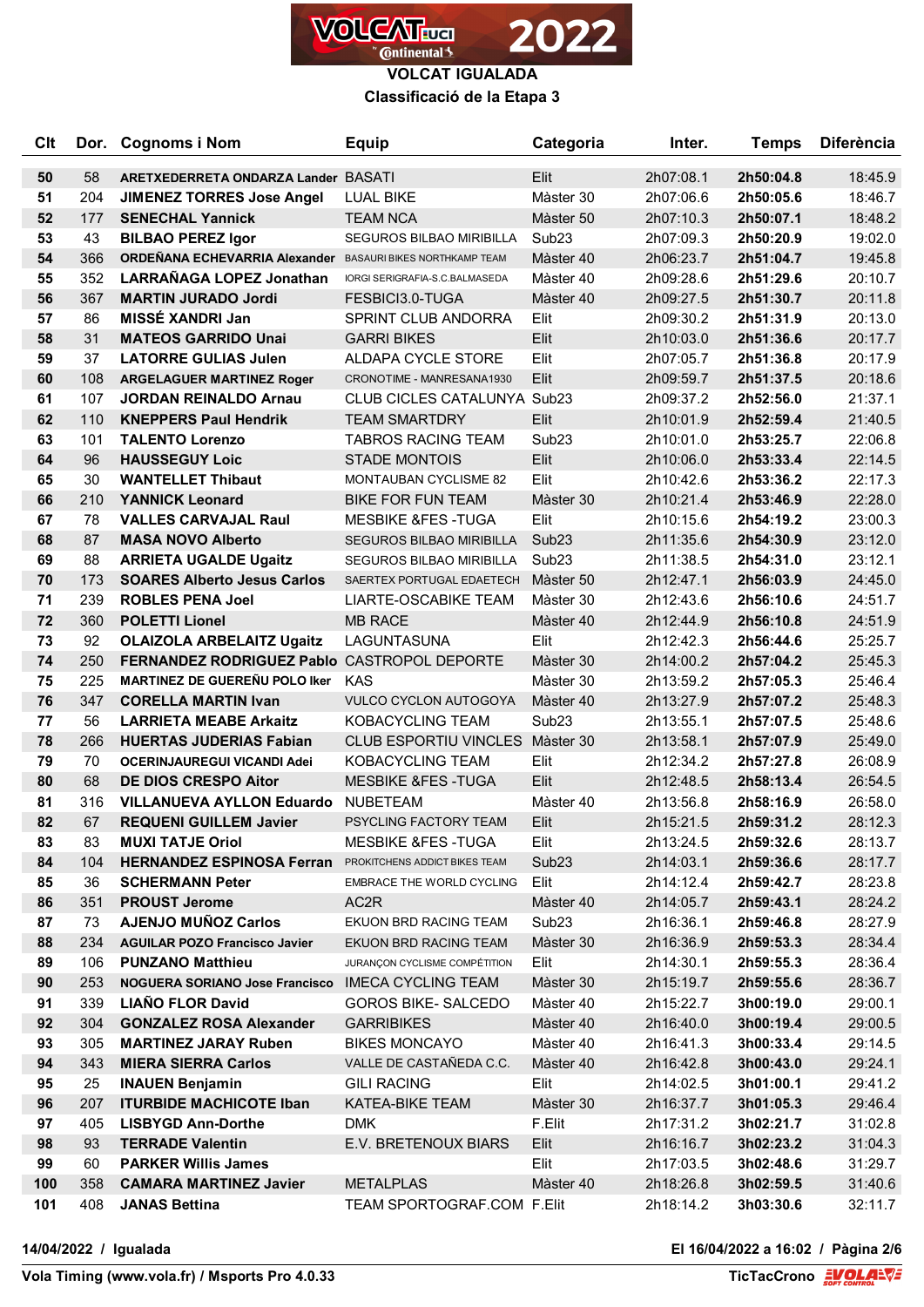

**VOLCAT IGUALADA**

**Classificació de la Etapa 3**

| <b>Clt</b> |            | Dor. Cognoms i Nom                                              | <b>Equip</b>                                | Categoria              | Inter.                 | <b>Temps</b>           | <b>Diferència</b>  |
|------------|------------|-----------------------------------------------------------------|---------------------------------------------|------------------------|------------------------|------------------------|--------------------|
| 102        | 171        | <b>PLANAS VILARDAGA Ricard</b>                                  | TOMÀS BELLÈS                                | Màster 50              | 2h18:07.6              | 3h03:35.6              | 32:16.7            |
| 103        | 230        | <b>SEGURA SEGURA David</b>                                      | FESBICI3.0-TUGA                             | Màster 30              | 2h11:43.3              | 3h03:39.1              | 32:20.2            |
| 104        | 341        | <b>LOPEZ CANALES David</b>                                      | <b>GOROS BIKE- CASTAÑEDA</b>                | Màster 40              | 2h18:30.2              | 3h03:41.6              | 32:22.7            |
| 105        | 331        | <b>RUIZ DORADO Jose Luis</b>                                    | <b>GOROS BIKE- SALCEDO</b>                  | Màster 40              | 2h18:29.3              | 3h03:42.2              | 32:23.3            |
| 106        | 301        | <b>CALDERON PEREDO Julio</b>                                    | PROBICI CLÑUB DEPORTIVO                     | Màster 40              | 2h18:27.9              | 3h03:43.0              | 32:24.1            |
| 107        | 255        | RODERO SERRANO Jordi                                            | <b>BTTERRA</b>                              | Màster 30              | 2h19:28.8              | 3h04:18.4              | 32:59.5            |
| 108        | 237        | <b>BERECIARTUA ALONSO Aitor</b>                                 | <b>MARKINA XEMEIN</b>                       | Màster 30              | 2h18:34.1              | 3h04:21.9              | 33:03.0            |
| 109        | 59         | <b>QUEMADA LOPATEGUI Gorka</b>                                  | <b>UBK TEAM</b>                             | Elit                   | 2h18:06.2              | 3h04:23.7              | 33:04.8            |
| 110        | 244        | <b>GARCIA ALBA Javier</b>                                       | MONTBIKE SOLCAM CYCLING TEAM                | Màster 30              | 2h18:25.2              | 3h04:24.2              | 33:05.3            |
| 111        | 62         | ETXEBARRIA VILLABEITIA Borja                                    | <b>EZIA</b>                                 | Elit                   | 2h19:12.2              | 3h04:27.5              | 33:08.6            |
| 112        | 164        | <b>CASOTTO Luca</b>                                             | RACING TEAM RIVE ROSSE                      | Màster 50              | 2h19:16.0              | 3h04:50.8              | 33:31.9            |
| 113        | 321        | <b>FIGUERES VILLARO David</b>                                   | KENDA-BICIOCASION BARCELONA Màster 40       |                        | 2h20:07.3              | 3h04:51.0              | 33:32.1            |
| 114        | 247        | <b>RIUS CALDERON Xavi</b>                                       | <b>CICLES CATALUNYA</b>                     | Màster 30              | 2h19:45.8              | 3h04:52.8              | 33:33.9            |
| 115        | 85         | <b>HERNANDEZ CHICON Mikel</b>                                   | SEGUROS BILBAO MIRIBILLA                    | Sub <sub>23</sub>      | 2h11:37.1              | 3h04:54.6              | 33:35.7            |
| 116        | 97         | <b>RAMOS BALDE Oriol</b>                                        | <b>CYCLING NO LIMIT</b>                     | Elit                   | 2h19:48.4              | 3h05:02.2              | 33:43.3            |
| 117        | 322        | <b>VILLAVERDE MORENO Asier</b>                                  | <b>SC BIKERS</b>                            | Màster 40              | 2h20:11.8              | 3h05:22.5              | 34:03.6            |
| 118        | 212        | <b>RODRIGUEZ ARANA Xabier</b>                                   | <b>SC BIKERS</b>                            | Màster 30              | 2h20:13.2              | 3h05:22.6              | 34:03.7            |
| 119        | 157        | <b>SCIARRA Marco</b>                                            | <b>TEAM MARCHISIO BICI</b>                  | Màster 50              | 2h20:06.1              | 3h05:24.4              | 34:05.5            |
| 120        | 64         | <b>LARRALDE IBARRA Ugaitz</b>                                   | <b>GURE-TXOKOA</b>                          | Sub <sub>23</sub>      | 2h19:31.9              | 3h05:31.0              | 34:12.1            |
| 121        | 364        | <b>TORRENTS RODRIGUEZ Carles PALLARES #FACTORY</b>              |                                             | Màster 40              | 2h19:35.6              | 3h06:05.5              | 34:46.6            |
| 122        | 215        | <b>ARANA DE LA TORRE Jorge</b>                                  | SCBIKERS CLUB CICLISTA Màster 30            |                        | 2h19:18.5              | 3h06:13.0              | 34:54.1            |
| 123        | 240        | <b>CARPENA SORIANO Carlos</b>                                   | CLUB CICLISTA ALTIPLANO                     | Màster 30              | 2h20:17.0              | 3h06:25.0              | 35:06.1            |
| 124        | 160        | <b>VIGLIONE Paolo</b>                                           | <b>ASD MAGICUNEO</b>                        | Màster 50              | 2h20:04.8              | 3h07:21.6              | 36:02.7            |
| 125        | 353        | <b>MERINO RUIZ Jagoba</b>                                       | IORGI SERIGRAFIA-S.C.BALMASEDA              | Màster 40              | 2h19:46.9              | 3h07:24.8              | 36:05.9            |
| 126        | 205        | <b>LAHUERTA LOPEZ Javier</b>                                    | <b>BIKES MONCAYO</b>                        | Màster 30              | 2h20:24.6              | 3h07:34.2              | 36:15.3            |
| 127        | 249        | <b>MALAXETXEBARRIA ETXABURU Beñat</b>                           | <b>MARKINA</b>                              | Màster 30              | 2h22:36.2              | 3h07:55.8              | 36:36.9            |
| 128        | 102        | <b>GARCIA VILA Francesc</b>                                     | <b>BICICLETES SEGÚ</b>                      | Elit                   | 2h22:31.9              | 3h07:55.9              | 36:37.0            |
| 129        | 402        | <b>HOVDENAK Hildegunn</b>                                       | <b>CANNONDALE TB</b>                        | F.Elit                 | 2h22:00.5              | 3h08:36.9              | 37:18.0            |
| 130        | 428        | <b>RAMIREZ BAUXELL Anna</b>                                     | CLUB ESPORTIU MOSSOS ESQUADRA               | F.Elit                 | 2h22:27.3              | 3h08:37.7              | 37:18.8            |
| 131        | 313        | <b>NOPPE Bas</b>                                                | <b>HILAIRE XCM</b>                          | Màster 40              | 2h23:24.5              | 3h08:47.5              | 37:28.6            |
| 132        | 228        | <b>ORMAETXEA BADIOLA Imanol</b>                                 | <b>ERRONKA BILA</b>                         | Màster 30              | 2h22:34.8              | 3h08:48.2              | 37:29.3            |
| 133        | 317        | <b>BAENA COCERA Felipe</b>                                      | <b>CODEONE TEAM</b>                         | Màster 40              | 2h23:28.0              | 3h08:49.5              | 37:30.6            |
| 134        | 159        | <b>SAUBERE Christophe</b>                                       | COUSERANS CYCLISTE PYRÉNÉES                 | Màster 50              | 2h20:15.9              | 3h09:09.0              | 37:50.1            |
| 135        | 263        | <b>VIRA ROMERO Javier</b>                                       | AGROSTOCK CC FRAGA                          | Màster 30              | 2h20:03.0              | 3h09:30.1              | 38:11.2            |
| 136        | 311        | <b>SANZ BLANCO David</b>                                        |                                             | Màster 40              | 2h22:30.7              | 3h09:49.2              | 38:30.3            |
| 137        | 256        | <b>SANCHEZ LOPEZ Juan</b>                                       | <b>ECOMOCION CARS</b>                       | Màster 30              | 2h23:26.1              | 3h10:09.5              | 38:50.6            |
| 138<br>139 | 346<br>303 | <b>PUJOL GUIXA David</b>                                        | <b>CICLES SANS</b>                          | Màster 40              | 2h23:28.9              | 3h10:35.7              | 39:16.8            |
| 140        | 226        | <b>HERNANDEZ RUBIO Alberto</b><br><b>AGUILAR ADALID Esteban</b> | LUAL BIKE                                   | Màster 40              | 2h23:57.5              | 3h10:38.0              | 39:19.1            |
| 141        | 203        | <b>GONZALEZ CHUECA Mario</b>                                    | <b>ADDICT BIKES</b><br><b>BIKES MONCAYO</b> | Màster 30<br>Màster 30 | 2h24:49.4<br>2h25:38.4 | 3h10:57.7<br>3h11:11.5 | 39:38.8<br>39:52.6 |
| 142        | 109        | PEREZ-BUSTOS MANZANEQUE Carlos                                  | EKUON BRD RACING TEAM                       | Elit                   | 2h24:58.8              | 3h11:59.8              | 40:40.9            |
| 143        | 242        | <b>RICART QUESADA Marc</b>                                      | <b>FULLGAS</b>                              | Màster 30              | 2h25:01.4              | 3h11:59.9              | 40:41.0            |
| 144        | 77         | <b>AUSEJO CHASCO Javier</b>                                     | <b>ALBERITE</b>                             | Elit                   | 2h25:44.4              | 3h12:06.3              | 40:47.4            |
| 145        | 65         | <b>HERRADOR FERNANDEZ Eduard</b>                                | <b>GIRO DI GALLO</b>                        | Elit                   | 2h24:24.5              | 3h12:06.6              | 40:47.7            |
| 146        | 403        | <b>DIESNER Naima Madlen</b>                                     | <b>BUFF MEGAMO TEAM</b>                     | F.Elit                 | 2h25:25.1              | 3h13:03.6              | 41:44.7            |
| 147        | 345        | <b>ESTEBANEZ GONZALEZ Gaizka</b> MONTBIKE SOLCAM CYCLING TEAM   |                                             | Màster 40              | 2h27:31.9              | 3h13:17.4              | 41:58.5            |
| 148        | 379        | <b>CAETANO Dani</b>                                             | <b>ANDONA</b>                               | Màster 40              | 2h27:22.1              | 3h13:24.3              | 42:05.4            |
| 149        | 310        | <b>DELGADO MESA David</b>                                       | KENZA TEAM                                  | Màster 40              | 2h27:06.7              | 3h13:58.8              | 42:39.9            |
| 150        | 332        | <b>FARRIOL CLARAMUNT Josep Enric</b>                            | <b>RR BIKERS</b>                            | Màster 40              | 2h22:38.9              | 3h14:25.1              | 43:06.2            |
| 151        | 69         | <b>LOUAGIE Lorenzo</b>                                          | DAVO KZLWC                                  | Elit                   | 2h27:23.7              | 3h14:26.0              | 43:07.1            |
| 152        | 74         | <b>MARTINEZ ULLIBARRI Lukas</b>                                 | <b>MENA BIKERS</b>                          | Elit                   | 2h28:53.2              | 3h14:31.7              | 43:12.8            |
| 153        | 401        | <b>SCHNEIDER Janine</b>                                         | VC SINGEN P/B DOC-OLIDAY.COM F.Elit         |                        | 2h26:49.0              | 3h14:42.7              | 43:23.8            |
|            |            |                                                                 |                                             |                        |                        |                        |                    |

**14/04/2022 / Igualada El 16/04/2022 a 16:02 / Pàgina 3/6**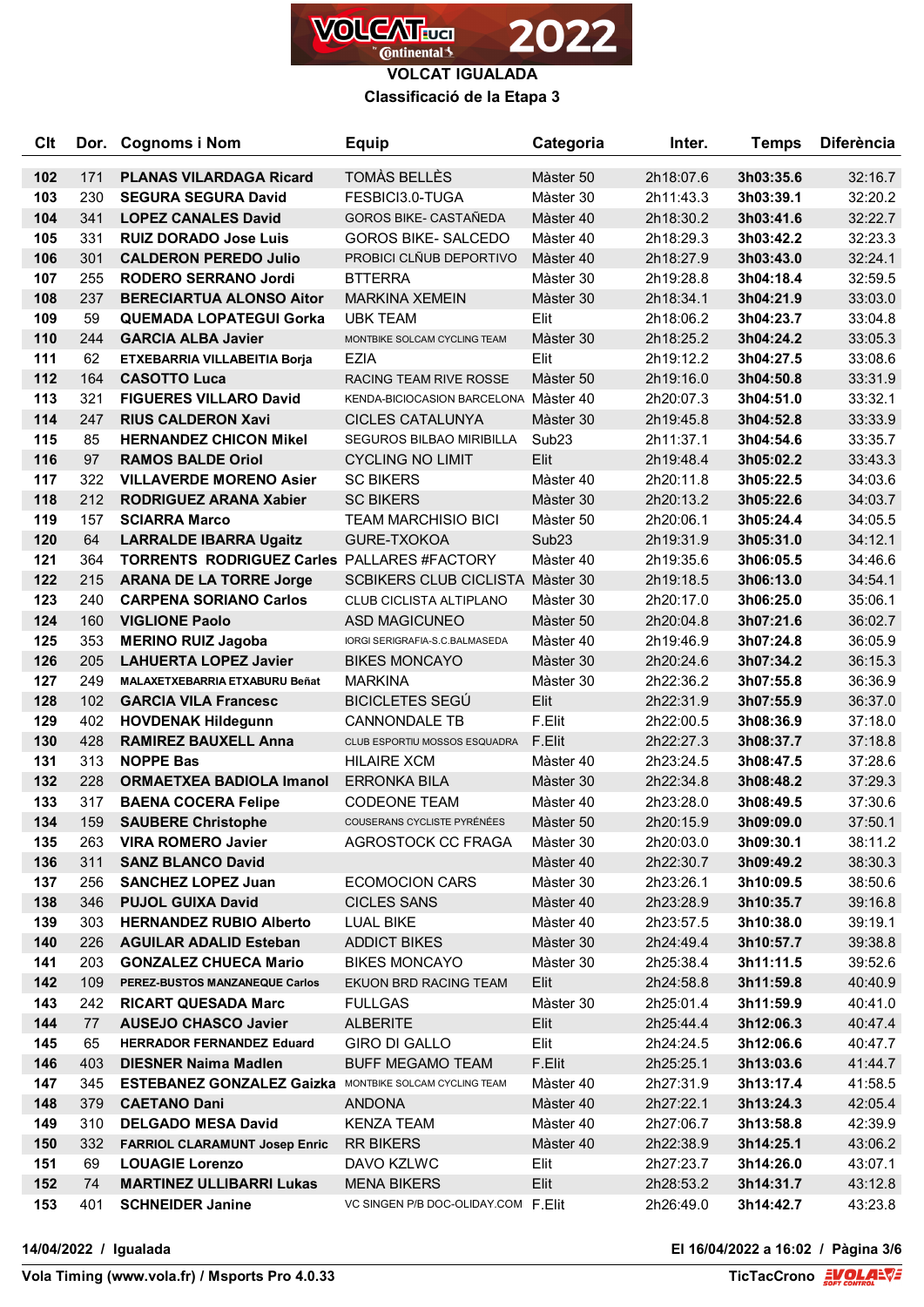

**VOLCAT IGUALADA**

## **Classificació de la Etapa 3**

| <b>Clt</b> | Dor. | <b>Cognoms i Nom</b>                  | <b>Equip</b>                          | Categoria         | Inter.    | <b>Temps</b> | <b>Diferència</b> |
|------------|------|---------------------------------------|---------------------------------------|-------------------|-----------|--------------|-------------------|
| 154        | 251  | <b>LOPEZ ZOZAYA Diego</b>             | <b>CICLOS SPORT</b>                   | Màster 30         | 2h27:59.7 | 3h14:55.9    | 43:37.0           |
| 155        | 328  | <b>CATALAN PEREZ Miguel</b>           | <b>CYCLESTORE</b>                     | Màster 40         | 2h27:19.0 | 3h15:15.1    | 43:56.2           |
| 156        | 326  | <b>CARDONA ALOS Moises</b>            | <b>CYCLESTORE</b>                     | Màster 40         | 2h27:21.0 | 3h15:15.2    | 43:56.3           |
| 157        | 48   | YAMAGUCHI Sohei                       | NIPPON SPORT SCIENCE UNIVERSIT        | Sub <sub>23</sub> | 2h26:45.2 | 3h15:46.6    | 44:27.7           |
| 158        | 261  | <b>DOLSA SANVICENS Esteve</b>         |                                       | Màster 30         | 2h28:46.7 | 3h16:16.9    | 44:58.0           |
| 159        | 182  | <b>SOLÉ LLOP Màrius</b>               | <b>MESBIKE &amp;FES-TUGA</b>          | Màster 50         | 2h29:56.2 | 3h16:19.6    | 45:00.7           |
| 160        | 89   | <b>BENEITEZ ARROYO Diego</b>          | <b>SEGUROS BILBAO MIRIBILLA</b>       | Elit              | 2h30:25.3 | 3h16:37.3    | 45:18.4           |
| 161        | 231  | <b>ALEMANY MISERACHS Roger</b>        | FESBICI3.0-TUGA                       | Màster 30         | 2h29:06.1 | 3h17:33.4    | 46:14.5           |
| 162        | 407  | <b>MUNTADAS VILASIS Jordina</b>       | <b>CANNONDALE TB</b>                  | F.Elit            | 2h29:11.3 | 3h17:44.6    | 46:25.7           |
| 163        | 156  | <b>PUJOL LONCA Carles</b>             | <b>BICI 3.0</b>                       | Màster 50         | 2h31:08.2 | 3h18:04.6    | 46:45.7           |
| 164        | 50   | <b>GUINEA OLLETA Gorka</b>            | ARROIZKO KIROL TALDEA Elit            |                   | 2h30:31.6 | 3h18:30.3    | 47:11.4           |
| 165        | 49   | LARA SAGASETA DE ILURDOZ Guillermo    | ARROIZKO KIROL TALDEA Elit            |                   | 2h30:30.8 | 3h18:30.4    | 47:11.5           |
| 166        | 410  | <b>ZIOLKOWSKA Michalina</b>           | <b>HUZAR BIKE ACADEMY</b>             | F.Elit            | 2h28:48.0 | 3h18:31.1    | 47:12.2           |
| 167        | 90   | <b>QUINTELA PRIETO Adrian</b>         | SEGUROS BILBAO MIRIBILLA              | Sub <sub>23</sub> | 2h30:24.4 | 3h18:34.8    | 47:15.9           |
| 168        | 265  | <b>JIMENEZ MUÑOZ Caros</b>            | CLUB ESPORTIU VINCLES Màster 30       |                   | 2h28:51.0 | 3h18:39.0    | 47:20.1           |
| 169        | 155  | <b>GUILLEM PEREZ Javier</b>           | <b>ESPARTANOS</b>                     | Màster 50         | 2h30:28.7 | 3h18:48.2    | 47:29.3           |
| 170        | 80   | <b>MEDINA MARCOS Oriol</b>            | <b>MESBIKE &amp;FES-TUGA</b>          | Elit              | 2h23:06.1 | 3h19:13.4    | 47:54.5           |
| 171        | 172  | <b>CARTAÑA PUJOL Jose Maria</b>       | <b>OPEN NATURA</b>                    | Màster 50         | 2h30:16.0 | 3h20:03.4    | 48:44.5           |
| 172        | 219  | <b>MURO SAENZ Pablo</b>               |                                       | Màster 30         | 2h31:56.6 | 3h20:10.0    | 48:51.1           |
| 173        | 324  | <b>VALERO FONT Daniel</b>             | ART BIKE THE CYCLIST                  | Màster 40         | 2h31:50.3 | 3h20:13.6    | 48:54.7           |
| 174        | 63   | <b>JUL ALAIZ Asier</b>                | <b>GARRIBIKES</b>                     | Elit              | 2h31:52.3 | 3h20:23.0    | 49:04.1           |
| 175        | 103  | <b>MONTASELL JORDANA Xavier</b>       | LA TORRETA BIKE                       | Elit              | 2h31:18.0 | 3h20:23.1    | 49:04.2           |
| 176        | 327  | <b>SOLSONA NOVELL Xavier</b>          | C.U.D.O.S.                            | Màster 40         | 2h33:23.6 | 3h20:27.8    | 49:08.9           |
| 177        | 314  | <b>AGESTA AGUIRRE Igor</b>            | <b>KATEA-BIKE TEAM</b>                | Màster 40         | 2h30:22.3 | 3h20:45.8    | 49:26.9           |
| 178        | 342  | <b>PAREJO RUIZ Carlos</b>             | PIK2 CASTELLAR                        | Màster 40         | 2h33:26.4 | 3h21:55.3    | 50:36.4           |
| 179        | 348  | <b>GIMENEZ MARTIN Victor</b>          | THE CYCLERY CONCEP STORE              | Màster 40         | 2h32:49.4 | 3h21:58.8    | 50:39.9           |
| 180        | 170  | <b>GERMANEAU Thierry</b>              | AC2R                                  | Màster 50         | 2h31:23.0 | 3h22:02.5    | 50:43.6           |
| 181        | 323  | <b>ALMANDOZ LARRALDE Jesus Maria</b>  | KATEA-BIKE TEAM                       | Màster 40         | 2h33:41.6 | 3h22:22.0    | 51:03.1           |
| 182        | 151  | <b>SIERRA GARCIA Francisco Javier</b> | FAM BIKE TEAM. C.D                    | Màster 50         | 2h34:02.4 | 3h22:24.6    | 51:05.7           |
| 183        | 114  | <b>SABATIER Thibault</b>              |                                       | Elit              | 2h33:00.4 | 3h22:35.6    | 51:16.7           |
| 184        | 329  | <b>GARCIA ALVAREZ Carlos</b>          | <b>SC BIKERS</b>                      | Màster 40         | 2h35:26.2 | 3h23:25.6    | 52:06.7           |
| 185        | 365  | <b>VALENTIN Benoit</b>                | VELOCLUB LA POMME MARSEILLE Màster 40 |                   | 2h33:15.0 | 3h23:27.3    | 52:08.4           |
| 186        | 184  | <b>CARRE Didier</b>                   | <b>COUSERANS</b>                      | Màster 60         | 2h36:10.5 | 3h23:59.1    | 52:40.2           |
| 187        | 377  | <b>DENIZOT Frédéric</b>               | <b>VTT DU GARLABAN</b>                | Màster 40         | 2h34:04.3 | 3h24:02.4    | 52:43.5           |
| 188        | 79   | <b>BAÑOS CASTELLO Nil</b>             | <b>CLUB CICLISTA BAIX TER</b>         | Elit              | 2h34:23.1 | 3h24:12.3    | 52:53.4           |
| 189        | 152  | <b>SOLER SERRANO Jaume</b>            | UNIO CICLISTA VILANOVA                | Màster 50         | 2h35:50.2 | 3h24:47.0    | 53:28.1           |
| 190        | 319  | <b>VIVES SALAR Adrian</b>             | RC PURA VIDA TEAM                     | Màster 40         | 2h34:53.4 | 3h25:07.4    | 53:48.5           |
| 191        | 320  | <b>PALENCIA PRATS Jordi</b>           | <b>MULTIBIKE LLEIDA</b>               | Màster 40         | 2h35:40.2 | 3h25:43.4    | 54:24.5           |
| 192        | 72   | <b>TRENCO BELLES Ivan</b>             | 3SENDES CASTELLO - KROMAN             | Elit              | 2h35:43.6 | 3h25:45.2    | 54:26.3           |
| 193        | 406  | <b>TORA MILA Marta</b>                | <b>CANNONDALE TB</b>                  | F.Elit            | 2h37:34.0 | 3h26:44.5    | 55:25.6           |
| 194        | 206  | <b>MACHADO Eduard</b>                 | CC SARRIÀ DE TER                      | Màster 30         | 2h35:31.3 | 3h27:36.9    | 56:18.0           |
| 195        | 95   | <b>DOT PASCUET Ivan</b>               | MONTBIKE SOLCAM CYCLING TEAM          | Elit              | 2h36:05.9 | 3h28:22.5    | 57:03.6           |
| 196        | 373  | <b>VALLS FALOMIR Robert</b>           | INBIKE-SMARTBIKETRAINING              | Màster 40         | 2h37:44.0 | 3h28:24.3    | 57:05.4           |
| 197        | 350  | <b>CANALA BALSEBRE Salvador</b>       | <b>BTT MONTBLANC</b>                  | Màster 40         | 2h39:18.9 | 3h28:24.9    | 57:06.0           |
| 198        | 208  | <b>MARTINEZ GUZMAN Ivan</b>           | <b>BICIMAX</b>                        | Màster 30         | 2h39:21.1 | 3h29:19.5    | 58:00.6           |
| 199        | 344  | <b>GOMEZ FERNANDEZ Luis Ramon</b>     | CICLOS MOLI, C.D.                     | Màster 40         | 2h41:45.7 | 3h29:34.7    | 58:15.8           |
| 200        | 337  | TXAKARTEGI BASTERRETXEA Ander         | <b>HELMUGAK</b>                       | Màster 40         | 2h41:13.7 | 3h29:52.6    | 58:33.7           |
| 201        | 340  | <b>PEREZ BLANCO Javier</b>            | <b>GERNIKESA</b>                      | Màster 40         | 2h42:05.8 | 3h30:27.6    | 59:08.7           |
| 202        | 262  | <b>SOROLLA SERES Hector</b>           |                                       | Màster 30         | 2h41:43.2 | 3h30:29.8    | 59:10.9           |
| 203        | 221  | <b>VIDAL LLOBERA Sergi</b>            | BE BRAVE BIKER                        | Màster 30         | 2h41:10.0 | 3h31:31.4    | 1h00:12.5         |
| 204        | 411  | <b>JOHNSON Sophie</b>                 |                                       | F.Elit            | 2h38:58.0 | 3h31:45.6    | 1h00:26.7         |
| 205        | 185  | <b>VICENT I ROIG Antoni</b>           | <b>SINGLETRACKS</b>                   | Màster 50         | 2h40:48.7 | 3h31:56.1    | 1h00:37.2         |

 $\overline{a}$ 

**14/04/2022 / Igualada El 16/04/2022 a 16:02 / Pàgina 4/6**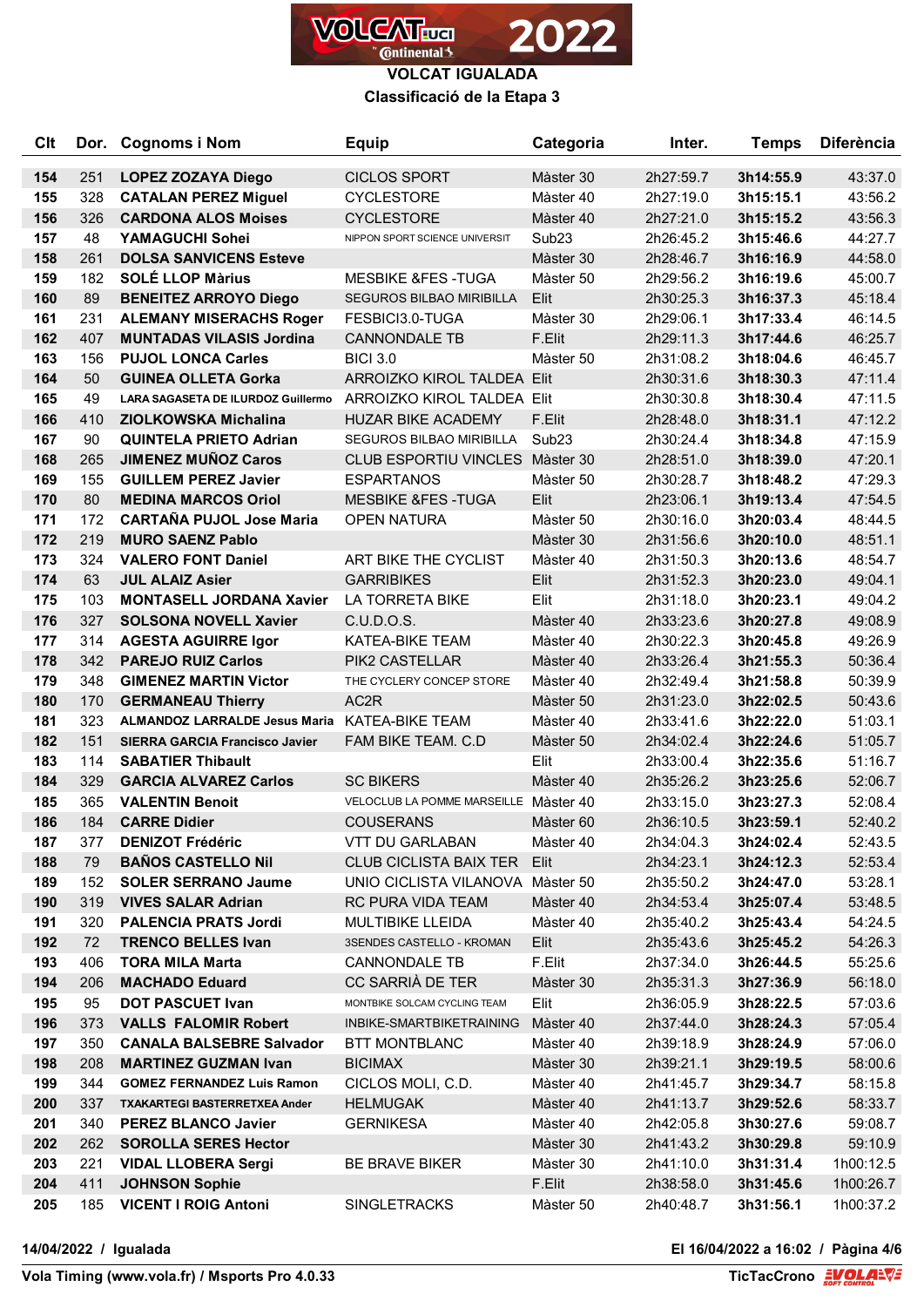

**VOLCAT IGUALADA Classificació de la Etapa 3**

| Clt        |            | Dor. Cognoms i Nom                                    | <b>Equip</b>                           | Categoria              | Inter.                 | <b>Temps</b>           | <b>Diferència</b>      |
|------------|------------|-------------------------------------------------------|----------------------------------------|------------------------|------------------------|------------------------|------------------------|
| 206        | 260        | <b>RUIZ LECIÑANA Borja</b>                            | <b>MENA BIKERS</b>                     | Màster 30              | 2h43:13.2              | 3h32:04.7              | 1h00:45.8              |
| 207        | 183        | <b>ZAFFIGNANI Massimo</b>                             | A.S.D. BIKE AND FUN                    | Màster 50              | 2h41:37.2              | 3h32:49.3              | 1h01:30.4              |
| 208        | 338        | <b>BERENGUER PEREZ Jordi</b>                          | PIK2 CASTELLAR                         | Màster 40              | 2h42:40.1              | 3h33:06.2              | 1h01:47.3              |
| 209        | 216        | <b>UBIETA LOPEZ Asier</b>                             | <b>MENA BIKERS</b>                     | Màster 30              | 2h44:06.9              | 3h33:39.2              | 1h02:20.3              |
| 210        | 241        | <b>BIKANDI AIZPURUA Eneko</b>                         | <b>BERRIATUKO T.E</b>                  | Màster 30              | 2h42:27.5              | 3h33:45.6              | 1h02:26.7              |
| 211        | 94         | <b>MARTINEZ TOLOS Albert</b>                          | JABALÍS                                | Elit                   | 2h40:46.4              | 3h34:29.1              | 1h03:10.2              |
| 212        | 423        | <b>GAMEZ ZARZO Estefania</b>                          | <b>KENZA TEAM</b>                      | F.Màster 40            | 2h41:26.9              | 3h34:31.4              | 1h03:12.5              |
| 213        | 154        | <b>ADELANTADO GARCIA Jose</b>                         | RC PURA VIDA TEAM                      | Màster 50              | 2h44:09.3              | 3h34:33.8              | 1h03:14.9              |
| 214        | 362        | <b>HUGUET GILI Isamael</b>                            | <b>CLUB CICLISTA AGRAMUNT</b>          | Màster 40              | 2h42:43.6              | 3h34:34.0              | 1h03:15.1              |
| 215        | 307        | <b>BALART TORREQUEBRADA Eduard</b>                    | <b>ONDEBIKES</b>                       | Màster 40              | 2h40:54.0              | 3h34:47.8              | 1h03:28.9              |
| 216        | 259        | <b>BELTRAN MAUREL Ruben</b>                           |                                        | Màster 30              | 2h43:56.8              | 3h37:07.6              | 1h05:48.7              |
| 217        | 330        | <b>MALLEN ROMERO Jose Antonio</b>                     | <b>73 FACTORY ECO</b>                  | Màster 40              | 2h42:58.7              | 3h38:12.5              | 1h06:53.6              |
| 218        | 227        | <b>SANGRA LLUCH Sergi</b>                             | <b>CLUB CICLISTA AGRAMUNT</b>          | Màster 30              | 2h46:15.8              | 3h38:14.5              | 1h06:55.6              |
| 219        | 217        | <b>ARRUTI VALIÑO Imanol</b>                           | <b>MENA BIKERS</b>                     | Màster 30              | 2h46:56.7              | 3h38:25.4              | 1h07:06.5              |
| 220        | 211        | <b>GUASCH TUR Javier</b>                              | <b>GRUP ESPORTIU ES VEDRA</b>          | Màster 30              | 2h45:00.0              | 3h38:26.9              | 1h07:08.0              |
| 221        | 355        | <b>OLARU lonut</b>                                    | 3SENDES CASTELLO - KROMAN              | Màster 40              | 2h46:24.2              | 3h39:18.9              | 1h08:00.0              |
| 222        | 174        | <b>SALA BIGAS Raul</b>                                | <b>RSB SOFT</b>                        | Màster 50              | 2h43:38.6              | 3h40:05.1              | 1h08:46.2              |
| 223        | 57         | <b>GONZALEZ GONZALEZ Aitor</b>                        |                                        | Sub <sub>23</sub>      | 2h48:08.9              | 3h40:29.4              | 1h09:10.5              |
| 224        | 175        | <b>RODRIGUEZ BARON Didac</b>                          | <b>GRUP VILACONS</b>                   | Màster 50              | 2h47:11.8              | 3h41:04.6              | 1h09:45.7              |
| 225        | 53         | <b>PADRERA RESINES Alvaro</b>                         | <b>GUERRERO BIKES</b>                  | Elit                   | 2h46:45.9              | 3h41:50.0              | 1h10:31.1              |
| 226        | 201        | <b>MARTINEZ LAPUENTE Carlos</b>                       | <b>BTT VILLAMEDIANA</b>                | Màster 30              | 2h51:46.1              | 3h42:04.3              | 1h10:45.4              |
| 226        | 76         | <b>AUSEJO CHASCO Manuel</b>                           | <b>CICLO SPORT</b>                     | Elit                   | 2h51:48.8              | 3h42:04.3              | 1h10:45.4              |
| 228        | 374        | <b>VALLS FALOMIR Natxo</b>                            | <b>CC COSTA AZAHAR</b>                 | Màster 40              | 2h48:22.1              | 3h42:20.3              | 1h11:01.4              |
| 229        | 181        | <b>CHOSSEGROS Cyrille</b>                             | LA POMME MARSEILLE                     | Màster 60              | 2h49:14.3              | 3h43:01.0              | 1h11:42.1              |
| 230        | 51         | <b>HAEMERS Alexander</b>                              | <b>HILAIRE XCM TEAM</b>                | Elit                   | 2h51:50.6              | 3h44:10.4              | 1h12:51.5              |
| 231        | 308        | <b>URIARTE MURUAGA Iker</b>                           | <b>BASATI</b>                          | Màster 40              | 2h48:10.6              | 3h44:39.5              | 1h13:20.6              |
| 232        | 166        | <b>ATUTXA ARRIBALZAGA Aitor</b>                       | ELIORRIOKO BANAN-BANAN Z K E Màster 50 |                        | 2h50:38.1              | 3h44:59.5              | 1h13:40.6              |
| 233        | 376        | <b>CHOW-CHINE Laurent</b>                             | <b>VTT DU GARLABAN</b>                 | Màster 40              | 2h52:49.9              | 3h45:28.2              | 1h14:09.3              |
| 234        | 258        | <b>ARIÑO MONS Cesar</b>                               | FESBICI3.0-TUGA                        | Màster 30              | 2h49:15.9              | 3h45:31.5              | 1h14:12.6              |
| 235        | 306        | <b>RODRIGUEZ FRANCISCO David</b>                      | DR MAD                                 | Màster 40              | 2h51:56.6              | 3h45:57.8              | 1h14:38.9              |
| 236        | 356        | <b>ROGAS SAÑA Marc</b>                                | ESPORT CICLISTA GIRONELLA              | Màster 40              | 2h51:40.5              | 3h47:13.5              | 1h15:54.6              |
| 237        | 418        | <b>MARINELLI Camilla</b>                              |                                        | F.Elit                 | 2h52:50.0              | 3h47:29.1              | 1h16:10.2              |
| 238        | 178        | <b>CANELLAS AMER Martin</b>                           |                                        | Màster 50              | 2h52:41.1              | 3h47:46.7              | 1h16:27.8              |
| 239        | 420        | <b>BOJ GUERRA Carla</b>                               | <b>ADDICT BIKES</b>                    | F.Màster 30            | 2h52:25.0              | 3h48:07.2              | 1h16:48.3              |
| 240        | 414        | <b>ELBAILE PERIZ Eva</b>                              | VULCO CYCLON AUTOGOYA                  | F.Elit                 | 2h53:34.8              | 3h48:39.0              | 1h17:20.1              |
| 241        | 176        | <b>FERMIN RUIZ Mariano</b>                            | MEDINA COMPETICIÓN                     | Màster 50              | 2h54:19.8              | 3h48:47.8              | 1h17:28.9              |
| 242        | 254        | <b>GONZALEZ PEREZ Cristian</b>                        | L.                                     | Màster 30              | 2h37:42.3              | 3h49:53.0              | 1h18:34.1              |
| 243        | 419        | <b>LEDUR Christel</b>                                 | <b>BIKE FOR FUN TEAM</b>               | F.Màster 30            | 2h57:33.9              | 3h51:04.9              | 1h19:46.0              |
| 244        | 165        | <b>ESTEBANELL PICH Jaume</b>                          | MOSSOS EN BTT                          | Màster 50              | 2h54:34.8              | 3h51:35.0              | 1h20:16.1              |
| 245        | 370        | <b>CONO HARO Jose Antonio</b>                         |                                        | Màster 40              | 2h54:36.5              | 3h51:36.1              | 1h20:17.2              |
| 246        | 257        | <b>BERNADES BORDA Joel</b>                            | <b>LOTALLER</b>                        | Màster 30              | 2h56:58.7              | 3h51:38.1              | 1h20:19.2              |
| 247        | 229        | RIBAS ZAMBRANA Antonio Jose                           | <b>CLUB MASTER TEAM CE</b>             | Màster 30              | 2h55:00.5              | 3h52:47.2              | 1h21:28.3              |
| 248        | 417        | <b>BRU COLTET Cristina</b>                            | 2RODES ESCOLA DE CICLISME              | F.Elit                 | 2h57:40.7              | 3h53:22.0              | 1h22:03.1              |
| 249        | 372        | <b>PEREZ LOPEZ Henry</b>                              | WWW.BIKECR.COM                         | Màster 40              | 2h59:38.7              | 3h53:53.1              | 1h22:34.2              |
| 250        | 422        | <b>MARTINEZ DOMENE Irene</b>                          | 73 FACTORY ECO                         | F.Màster 30            | 2h58:24.5              | 3h55:29.2              | 1h24:10.3              |
| 251        | 179        | <b>YEBENES LOPEZ Blas</b>                             | <b>MEDINA CLUB CICLISTA</b>            | Màster 60              | 2h56:45.4              | 3h55:46.6              | 1h24:27.7              |
| 252        | 223        | <b>DAURA GARCIA Oleguer</b>                           | BE BRAVE BIKER                         | Màster 30              | 3h00:36.6              | 3h56:44.3              | 1h25:25.4              |
| 253        | 218        | <b>COSTA CASELLAS Marc</b>                            | <b>CROMOLY BIKE</b>                    | Màster 30              | 2h55:51.8              | 4h01:47.1              | 1h30:28.2              |
| 254<br>255 | 416<br>186 | <b>NOVIKOVA Olena</b><br><b>MUÑOZ BUENO Jose Luis</b> | <b>GIUSTA PRO RECORDS</b>              | F.Elit                 | 3h07:41.1              | 4h05:15.1              | 1h33:56.2              |
|            | 158        | <b>VALVERDE UGALDE Asier</b>                          | <b>STERRATO</b><br>IRUÑA KIROLAK       | Màster 50              | 3h08:44.7              | 4h06:24.7              | 1h35:05.8              |
| 256<br>257 | 302        | <b>BURGOS GONZALEZ Alejandro</b>                      | CLUB CICLISTA RIBADEDEVA               | Màster 50<br>Màster 40 | 3h08:49.1<br>3h05:19.7 | 4h06:35.8<br>4h06:44.5 | 1h35:16.9<br>1h35:25.6 |
|            |            |                                                       |                                        |                        |                        |                        |                        |

**14/04/2022 / Igualada El 16/04/2022 a 16:02 / Pàgina 5/6**